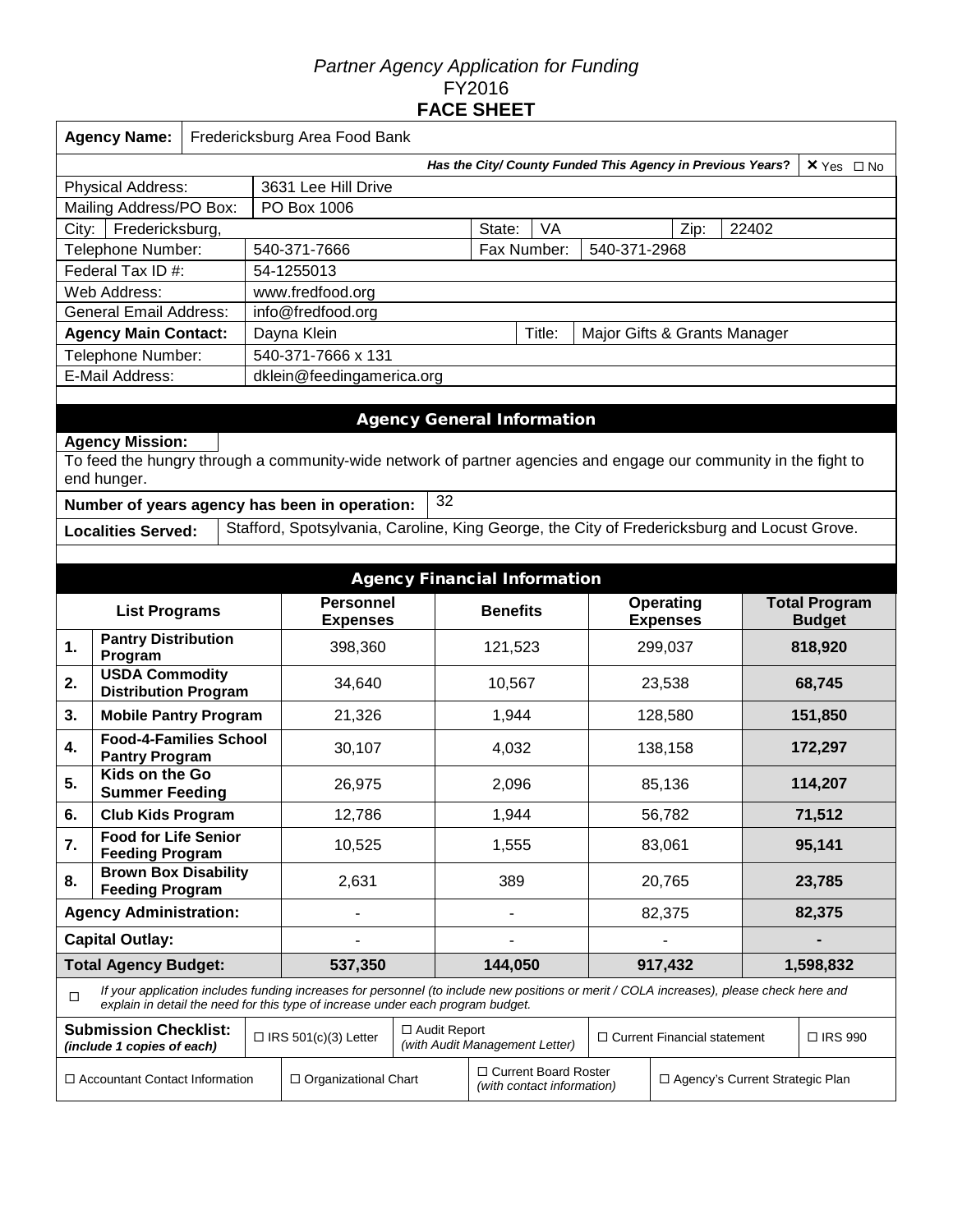## *Partner Agency Funding Application FY 2016 BUDGET EXPLANATIONS*

Fredericksburg Area Food Bank

### **Agency Administrative Expenses:**

**In the box below, provide an overview of the administrative costs detailed on the face sheet for the agency as a whole. Please provide justification for and specific amounts of administrative costs that are defrayed by locality funds. If your agency is requesting an increase or decrease in administrative funding, please describe, in detail, the reasons for these changes. (The description should not exceed 15 lines of text.)**

| <b>Charity Tracker</b>                    | \$6,000  |
|-------------------------------------------|----------|
| <b>Fundraising Expense Postage</b>        | \$32,146 |
| <b>Fundraising Database Admin Expense</b> | \$5,748  |
| Program printing                          | \$7,904  |
| General printing                          | \$2,059  |
| <b>Accounting Expenses</b>                | \$12,600 |
| <b>Auditor Expenses</b>                   | \$13,500 |
| Legal                                     | \$2,418  |

We are not requesting that and locality grant funding be used to defray administrative costs.

### **Capital Outlay:**

**In the box below, provide an overview of the capital expenses detailed on the face sheet for the agency as a whole. Please provide justification for and specific amounts of capital costs that are defrayed by locality funds. (The description should not exceed 10 lines of text.)**

No capital improvements projected for FY16.

#### **Personnel Expenses (General):**

**In the box below, provide an overview of any increases or decreases in general personnel expenses for the agency. This would include any planned or projected merit or COLA increases, or new positions being requested. Also include a description of any changes to agency benefits structure or cost. (The description should not exceed 10 lines of text.)**

Benefits structure is remaining the same.

COLA increases projected at 1%.

One additional warehouse position is being requested.

(Additional produce receipts results in more time devoted to quality control of product prior to distribution.)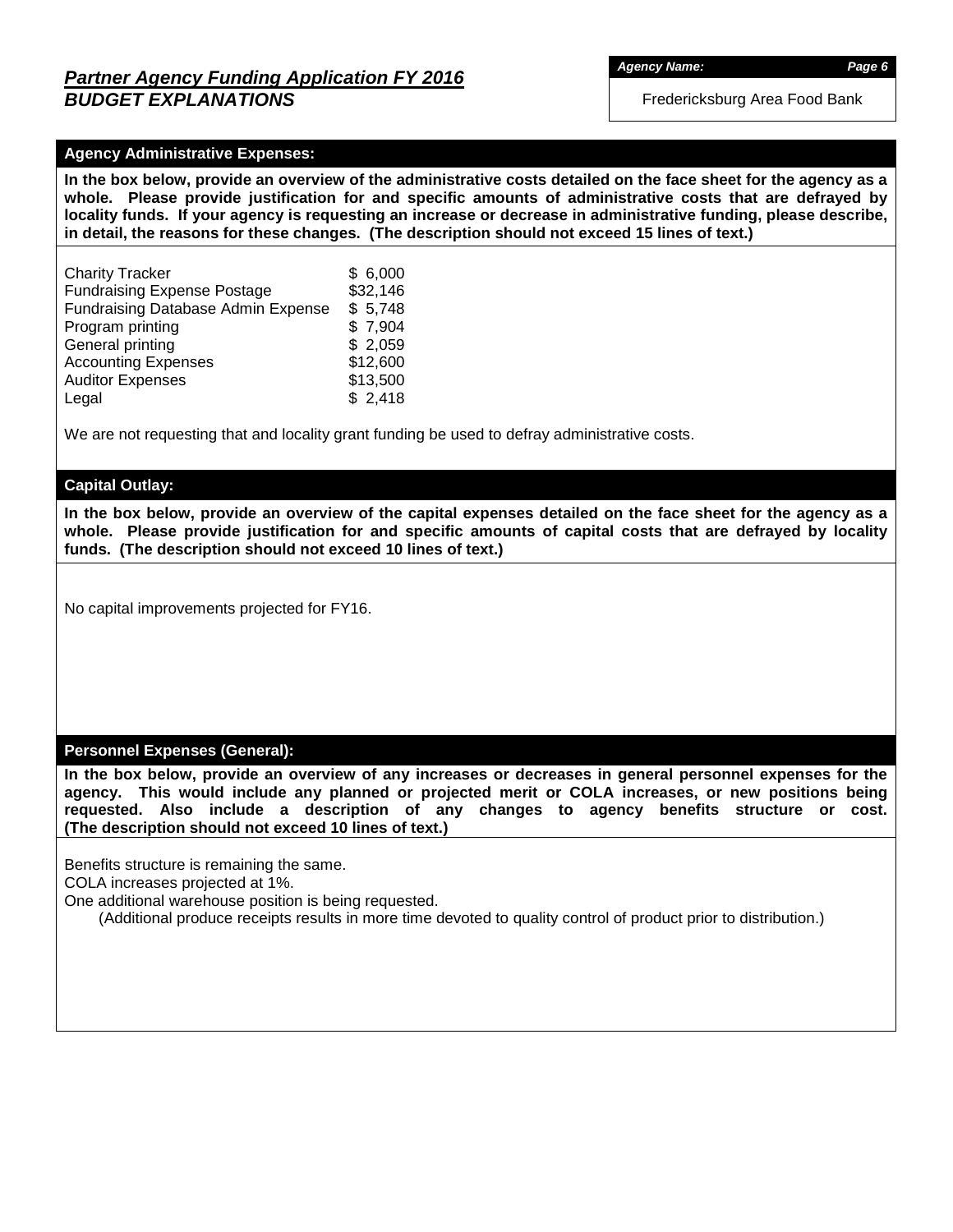# *Partner Agency Funding Application FY 2016 BUDGET EXPLANATIONS*

*Agency Name: Page 7*

Fredericksburg Area Food Bank

### Budget Information

Please complete the following chart with the financial information for the agency as a whole. In each area include the budget specifically allocated to your agency from each locality/entity listed below.

|                                        | FY2014 Actual | FY2015 Budgeted | FY2016 Projected |
|----------------------------------------|---------------|-----------------|------------------|
| <b>Caroline</b>                        | 0             | 0               | 8,150            |
| Fredericksburg                         | 6,800         | 6,800           | 13,000           |
| <b>King George</b>                     | 2,678         | 2,678           | 2,678            |
| Spotsylvania                           | 0             | $\mathbf 0$     | 22,000           |
| <b>Stafford</b>                        | 14,128        | 14,128          | 14,128           |
| <b>United Way</b>                      | 140,774       | 160,000         | 170,000          |
| <b>Grants</b>                          | 192,125       | 300,000         | 330,000          |
| <b>Client Fees</b>                     | 304,532       | 304,532         | 304,532          |
| <b>Fundraising</b>                     | 146,824       | 168,848         | 194,175          |
| <b>Other</b> (explain below)           | 650,268       | 747,815         | 860,000          |
| <b>Total Agency Budget</b><br>for PD16 | 1,458,129     | 1,676,848       | 1,918,663        |

Detail below what is included in the category 'Other':

Feeding America engages in Cause Marketing campaigns with local and nationwide retailers to raise funds and hunger awareness for the benefit of the nationwide network of food banks.

In FY14 the "other" category contains a combination of the following amounts:

- \$16,730 which is our portion of the funds received from Feeding America Cause Marketing campaigns; and
- \$520,656 from direct mail
- \$83,811 from bounce backs
- 2,725 Matching gifts
- $\bullet$  \$2,640 Gift Cards
- 23,706 Government/employee contributions

In FY15 and FY16 we have increased the amounts required for fundraising and other gifts by 15% to allow for the increase in purchased food, fuel and transportation costs.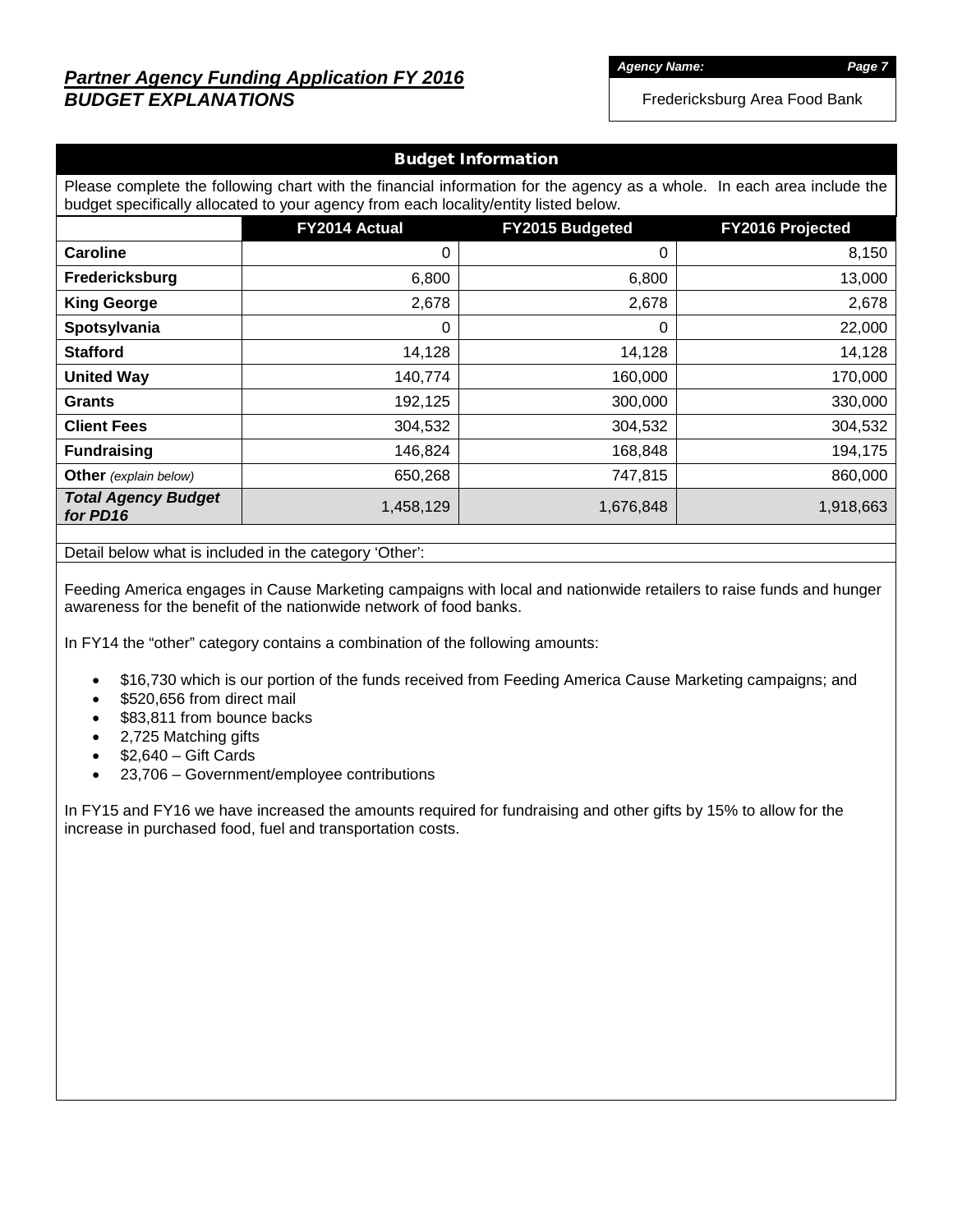# *Partner Agency Funding Application FY 2016 BUDGET EXPLANATIONS*

*Agency Name: Page 8*

Fredericksburg Area Food Bank

Please detail below any legislative initiatives or issues that may impact the agency for the upcoming year and how you are planning for them. This could include new legislation that may increase or decrease projected funding at any level (Federal/State/Local), or could affect grants or designated funds as they are currently received. If you are aware of "outside" funding sources that will expire or be reduced on a set cycle or date, please note those below and how you are planning for them.

The food bank does not receive any federal or state funding but we do rely on grants, CFC and CVC donations through the United Way.

Please detail below any identified agency needs or areas of concern that are currently not being addressed in your funding request. This could include training or technical assistance for specific areas, administrative support for a program or service, evaluation of current programs, or consultation for strategic planning, board support, or fundraising.

We are always in need of program evaluation, Board support and fundraising assistance.

Our programs will change and evolve to incorporate new technology or allow us to collaborate to better meet the need. Some of the best ideas for program support have come from the community and we love to hear new ideas and receive technical assistance in implementing new program strategies.

Our Board of Directors is always looking for passionate community members that are willing to be involved and share their expertise as an active member on our Board.

We always need money and help with fundraising. We love to hear new and exciting ways to incorporate our love of the community with meeting the needs of the hungry.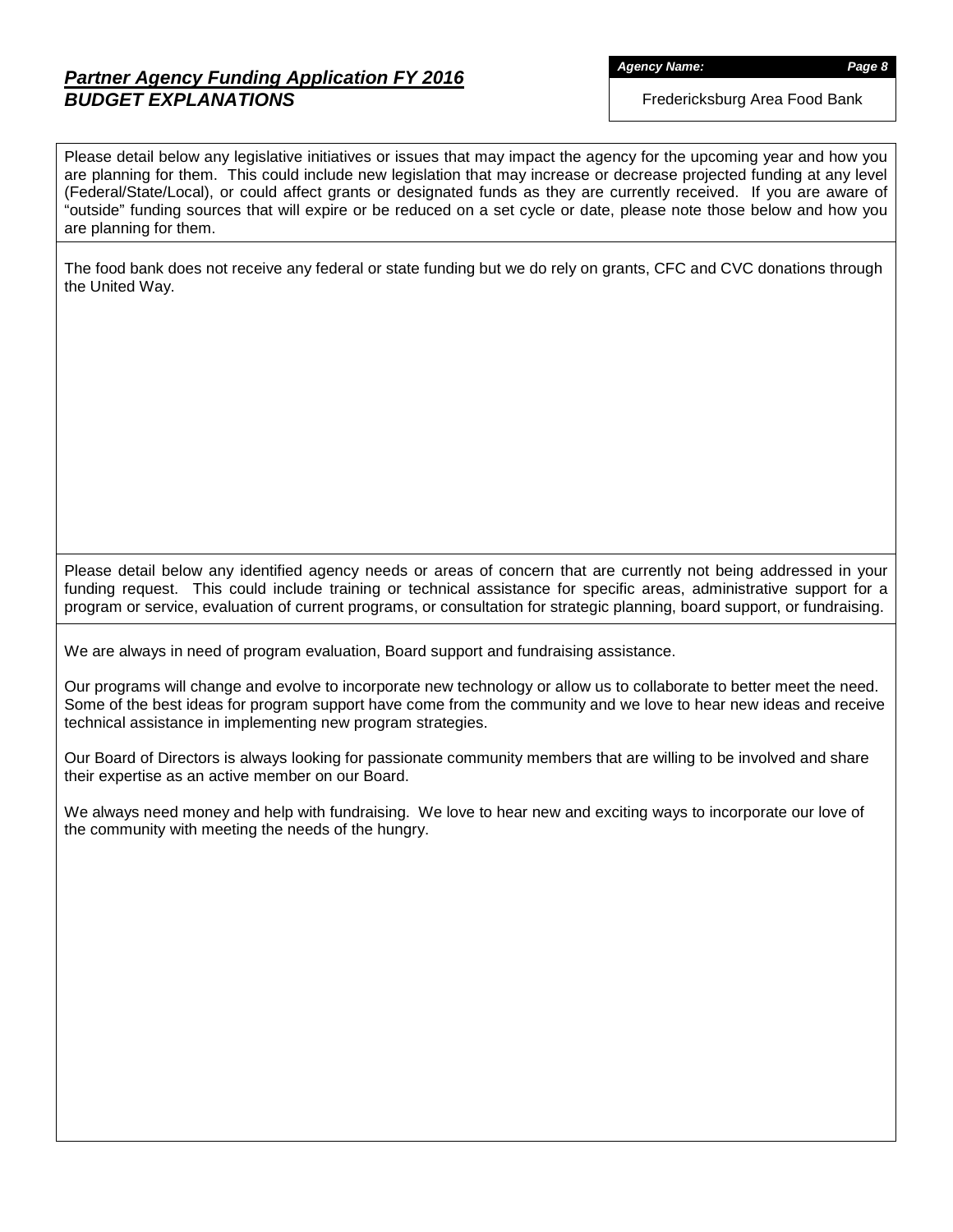*Agency Name: Page 9*

Fredericksburg Area Food Bank

### **Please use the area below to provide any locality specific notes or statements that may be relevant to your application.**

#### City of Fredericksburg:

The cost value of food provided to all our partner agency pantries in FY14 was \$4,878,024.00.

In FY14 the City of Fredericksburg's portion of the cost value to provide food to their hungry was \$1,069,659.56.

Unduplicated numbers served by all 19 City of Fredericksburg FAFB Partner Agency Pantries, as reported through Charity Tracker for FY14 are 3,629 residents.

To partially cover the cost of providing food to the Fredericksburg partner agencies each pantry agrees to help share in the maintenance for non-perishable food. Fredericksburg pantries received 665,317 pounds of food and shared in the maintenance to provide \$39,412.35 or 3.68% of the cost.

#### Caroline County:

The cost value of food provided to our partner agency pantries in FY14 was \$4,878,024.00.

In FY14 Caroline County's portion of the cost value to provide food to their hungry was \$551,819.00

Unduplicated numbers served by all 12 Caroline County FAFB Partner Agency Pantries, as reported through Charity Tracker for FY14 are 3,342 residents.

To partially cover the cost of providing food to Caroline partner agencies, each pantry agrees to help share in the maintenance for non-perishable food. Caroline County received 352,130 pounds of food and contributed to shared maintenance to provide \$15,402.05 or 2.79% of the cost.

#### King George County:

The cost value of the food provided to our partner agencies in FY14 was \$4,878,024.00.

In FY14 King George's portion of the cost value to provide food to their hungry was \$190,186.47

Unduplicated numbers served by all 6 King George County FAFB Partner Agency Pantries, as reported through Charity Tracker for FY14 are 2,173

To partially cover the cost of providing food to the partner agency pantries each pantry agrees to help share in the maintenance for non-perishable food. King George pantries received 118,660 pounds of food and contributed to the shared maintenance to provide \$4,479.80 or 2.35% of the cost.

#### Spotsylvania County:

The cost value of the food provided to our partner agencies in FY14 was \$4,878,024.00.

In FY14, Spotsylvania's portion of the cost value to provide food to their hungry was \$1,785,617.73.

Unduplicated numbers served by all 21 Spotsylvania County FAFB Partner Agency Pantries, as reported through Charity Tracker, for FY14 are 9,034.

To partially cover the cost of providing food to the partner agency pantries each pantry agrees to help share in the maintenance for non-perishable food. Spotsylvania pantries received 1,121,824 pounds of food and shared in the maintenance to provide \$62,514.09 or 3.50% of the cost.

#### Stafford County:

The cost value of the food provided to our partner agencies in FY14 was \$4,878,024.00.

In FY14, Stafford's portion of the cost value to provide food to their hungry was \$1,280,741.32.

Unduplicated numbers served by all 16 Stafford County FAFB Partner Agency Pantries, as reported through Charity Tracker, for FY14 are 6,471.

To partially cover the cost of providing food to the partner agency pantries each pantry agrees to help share in the maintenance for non-perishable food. Stafford County pantries received 805,888 pounds of food and shared in the maintenance to provide \$40,647.80 or 3.17% of the cost.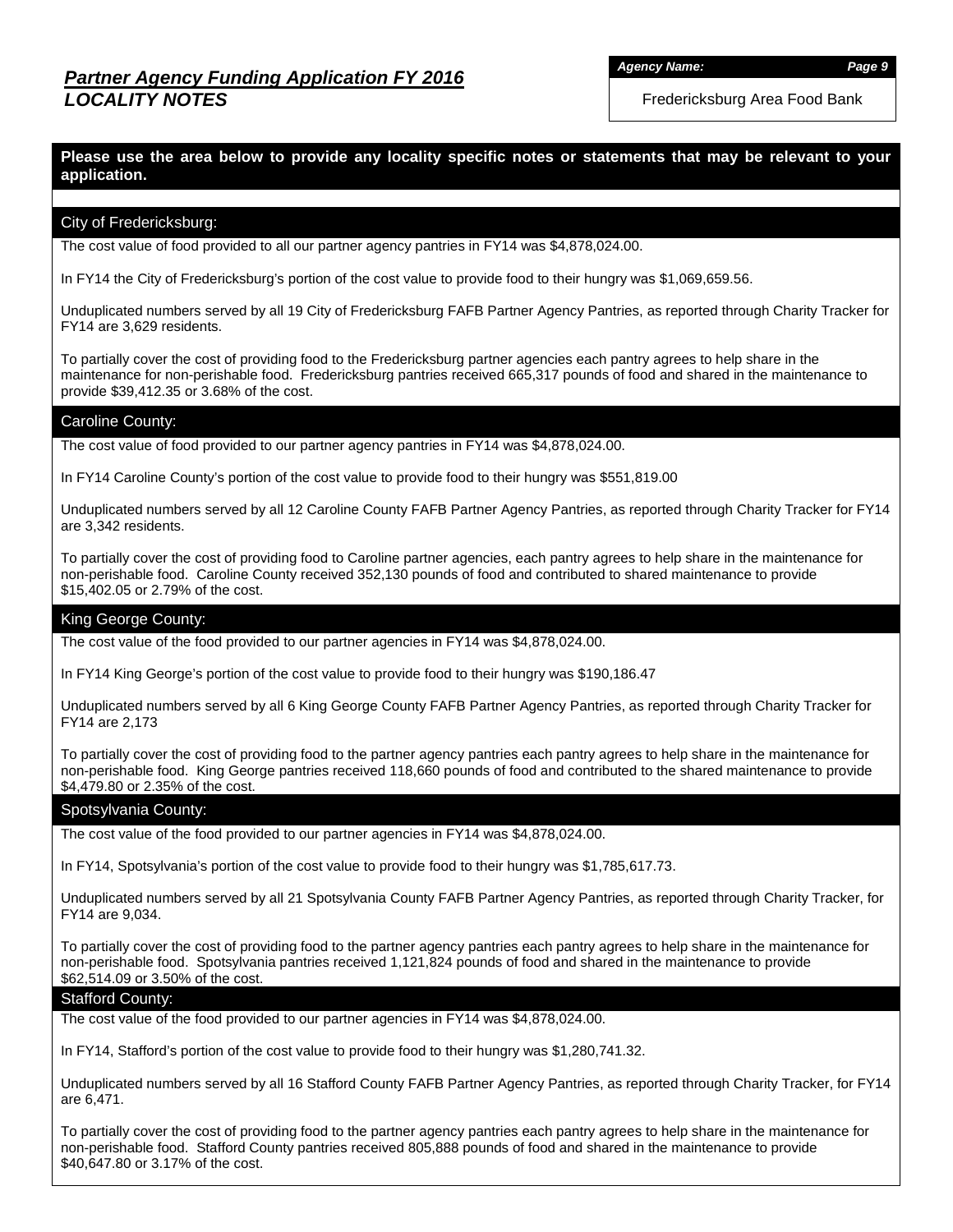*Program Name: Page 10*

Pantry Distribution Program

Each agency submitting a funding request must fill out the following pages for *each program* serving citizens within the region and for which funding is requested. Any incomplete applications or programs that do not have a full application will not be considered for funding. PLEASE do not include any unrequested information. Each locality reserves the right to request additional information once the application has been submitted.

|                         | .                                  |        |                        |                            |
|-------------------------|------------------------------------|--------|------------------------|----------------------------|
| <b>Program Name:</b>    | <b>Pantry Distribution Program</b> |        | Is this a new program? | $\Box$ Yes $\times$ No     |
| <b>Program Contact:</b> | Mishelle Krogstad                  | Title: |                        | Agency & Programs Director |
| Telephone Number:       | 540-371-7666 x 134                 |        |                        |                            |
| E-Mail Address:         | mkrogstad@feedingamerica.org       |        |                        |                            |
|                         |                                    |        |                        |                            |

#### **1. Program Purpose/Description:** *(the following description should not exceed 10 lines of text)*

The Pantry Distribution Program provides food assistance to the hungry of Planning District 16; the counties of Stafford, Spotsylvania, Caroline, King George, and the City of Fredericksburg. The Fredericksburg Area Food Bank is a resource for our 74 partner faithbased and member non-profit organizations throughout Planning District 16 to obtain the food they need to stock their shelves for distribution to the hungry. Our partner agencies come to the Fredericksburg Area Food Bank each week to select perishable and nonperishable food to take back to their individual pantries. Our partner agency pantries agree to never sell or charge a fee to the hungry for this food. This food is then distributed to those in need throughout the community via the 15 neighborhood USDA pantries and the 59 community pantries. Our partner agency pantries agree to share in a small portion (less than 5%) of the maintenance of this food distribution program. This helps to ensure the lights are on and FAFB trucks are on the road so we always have enough fresh, perishable, and non-perishable food resources as well as health and hygiene items available for our partner agencies to distribute to the hungry through the FAFB Pantry Distribution Program.

**2.** Justification of Need: (Please state clearly why this service should be provided to the citizens of the region and why the localities should consider this funding request. If this is a new program, be sure to include the benefit to the region for funding a new request. The following should *not exceed 10 lines of text, and should include the most recent data available.)*

According to 2014 Map the Meal Gap data published by Feeding America, there are 30,300 hungry and food insecure residents in Planning District 16. 37% of the food insecure population earns below the Supplemental Nutrition Assistance Program (SNAP) threshold of 130% poverty or less and 63% struggle between 130-185% of the poverty threshold. This means 37% or 11,212 of the food insecure residents of Planning District 16 have access to Federal food assistance programs such as SNAP while 63%, or 19,089 defined as the working poor, may not qualify for other food assistance. The Pantry Distribution Program is a safety net for those receiving SNAP benefits and a supplemental food resource for the working poor that may experience food shortages during the year.

In FY16 to qualify for SNAP benefits the household income for a family of 4 must be less than \$31,005 per year.

In an effort to close the meal gap, in FY14, the Pantry Distribution Program distributed over 3.5 million pounds of food to the hungry and working poor through our 74 partner agency food pantries and programs. This is an increase of 4% from previous FY13 data but there are still over 19,000 working poor who may not have access to food assistance unless it's received through the Pantry Program.

**3. Program Collaboration:** *(The following should describe, in detail, examples of collaborative efforts and key partnerships between your program and other programs or agencies in the area, and should not exceed 10 lines of text.)*

We collaborate with all 74 of our partner agency pantries from throughout PD16 and the Virginia Cooperative Extension as together we work to end hunger in our community. (see attached partner agency list)

Canstruction – In partnership with Stafford County Schools Learn and Serve and Band Together hosted by MVHS.

We collaborate with agencies and volunteers to distribute Food for Life and Brown boxes to the elderly and disabled.

Our Kids on the Go Summer Feeding program partnered with the Salvation Army to distribute from their Fredericksburg site. We also distributed food to 800 children each week during 9 weeks of summer through school sites in Caroline.

Our Mobile Pantry Program works with churches & social service offices throughout PD16 and one Spotsylvania school.

WIC volunteers maintain the garden on the front lawn of the food bank and work to provide over 1,600 pounds of fresh produce. The Grow for Your Neighbor program has expanded from the farmers market to schools in Spotsylvania and Fredericksburg providing 8,000 pounds of produce for schools and the community.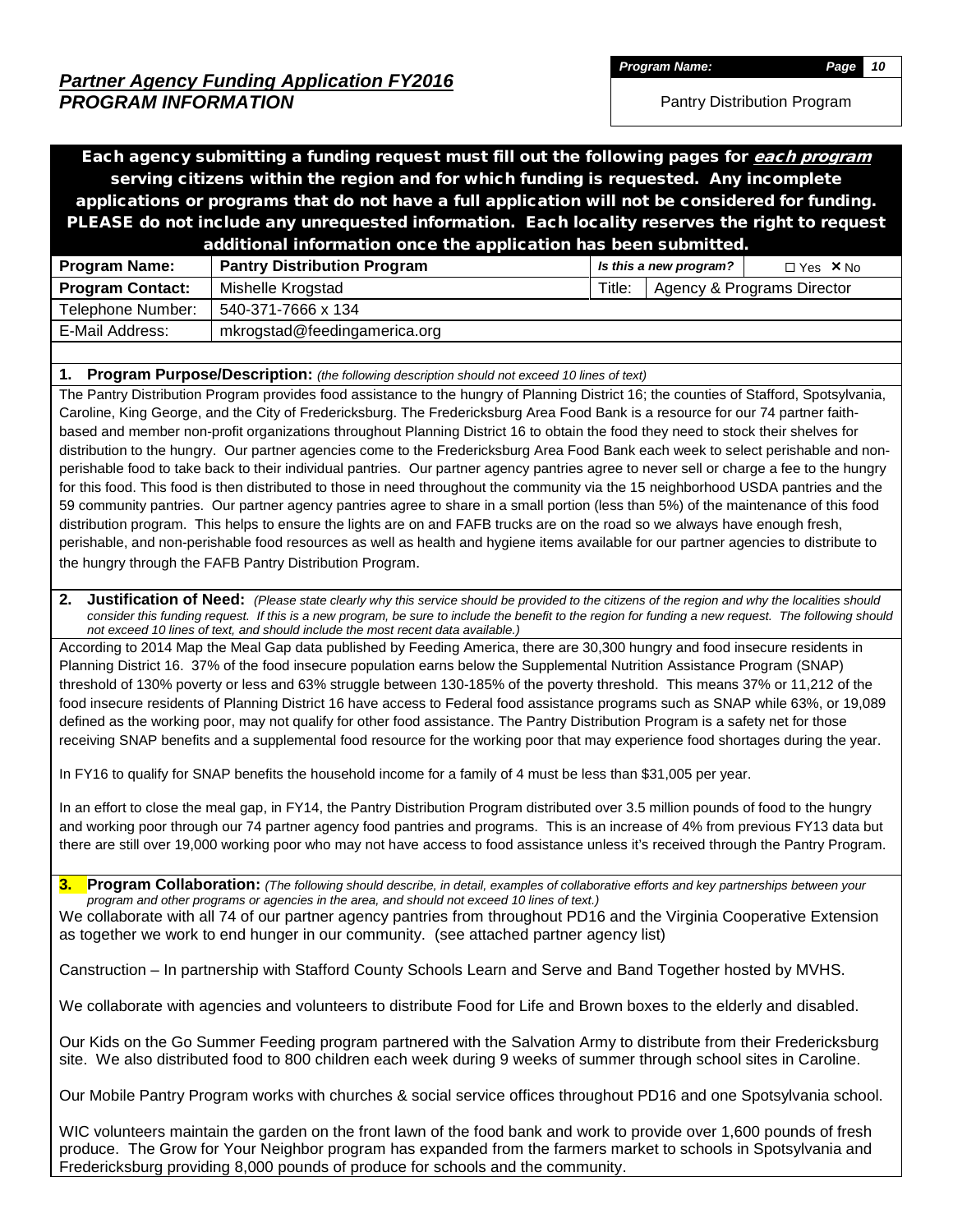Pantry Distribution Program

**4. Program Audience and Service Delivery:** *(The following should describe the program's intended audience or client base and how those clients are served. This should include the location of the service and what geographic areas are served or targeted for service. If your program has specific entry or application criteria, please describe it below. Please do not exceed 10 lines of text.)*

The Pantry Distribution Program is intended to provide our 74 partner agency pantries with food and grocery items to stock their individual community pantries. The food is distributed by the pantries to the hungry in each community throughout Planning District 16 through select days and times as decided by each individual partner agency pantry. There are multiple pantries in each local with different schedules, such as day or evening hours or open weekends, to allow for the needs of the clients of that community.

Someone who is hungry in Stafford can receive assistance from a Stafford pantry; someone who is hungry in Fredericksburg can receive assistance from a Fredericksburg pantry and so on throughout Planning District 16. All FAFB partner agency pantries apply to become part of the program, agree to be monitored, agree to training, agree to share in the maintenance of the program, and participate in Charity Tracker to help track all service provided to each client thus reducing the amount of duplication of services.

**5. Client Fees:** *(Please describe the fees clients must pay for the services provided in this program, and how those fees are determined.)*

Our partner agencies enter into agreements with the food bank to share in the maintenance of the food distribution program and to **never charge the hungry for food**. The term "shared maintenance" is an IRS accepted term and is defined as the fee charged on a per pound basis to recoup a portion the Food Bank's costs of food industry donated food. This amounts to less than 5% of the cost to provide the food. Feeding America which oversees the nationwide network of food banks allows the Fredericksburg Area Food Bank to assess our partner agencies a shared maintenance fee of no more than 19 cents per pound for non-perishable product such as canned food, toiletries, and paper goods. We are not allowed to charge a shared maintenance fee for perishable products such as meat, dairy or produce. The food bank does not receive state or federal funding but we do receive USDA commodities. There is never a shared maintenance fee for any USDA government commodities distributed to our partner agency pantries.

|                                         | <b>FY2014 Actual</b> | FY2015 Budgeted | <b>FY2016 Projected</b> |
|-----------------------------------------|----------------------|-----------------|-------------------------|
| <b>Caroline</b>                         | 0                    | 0               | 7,725                   |
| Fredericksburg                          | 5,000                | 5,000           | 14,975                  |
| <b>King George</b>                      | 2,678                | 2,678           | 2,678                   |
| Spotsylvania                            | 0                    | 0               | 25,000                  |
| <b>Stafford</b>                         | 14,124               | 14,124          | 17,930                  |
| <b>United Way</b>                       | 140,774              | 140,000         | 140,000                 |
| <b>Grants</b>                           | 75,000               | 75,000          | 75,000                  |
| <b>Client Fees</b>                      | 304,532              | 304,532         | 304,532                 |
| <b>Fundraising</b>                      | 77,320               | 78,000          | 78,000                  |
| Other                                   | 153,088              | 153,200         | 153,080                 |
| <b>Total Program Budget</b><br>for PD16 | 772,516              | 772,534         | 818,920                 |

**6.** Budget Information: (Please complete the following chart with the financial information for this program. In each area include the dollars *specifically allocated/requested for this program.)*

**Please indicate, in detail, reasons for increases or decreases in the amounts requested for FY2016. Include whether these changes come from increases in personnel, benefits, or operating expenses. If an increase is being requested, please describe the impact not receiving an increase would have on the program. In particular, please describe in detail if any increase is sought for new positions or personnel.**

Currently Caroline and Spotsylvania Counties do not contribute to providing food assistance to their localities.

Stafford and the City of Fredericksburg contribute to the Pantry Distribution Program but when you look at the value received by the community pantries in meeting the needs of their hungry, the rate of food distribution is higher than their rate of contribution.

King George consistently contributes at a 1.4% rate so we are using their contribution level to account for the proportional increases in the request for funds from the other localities.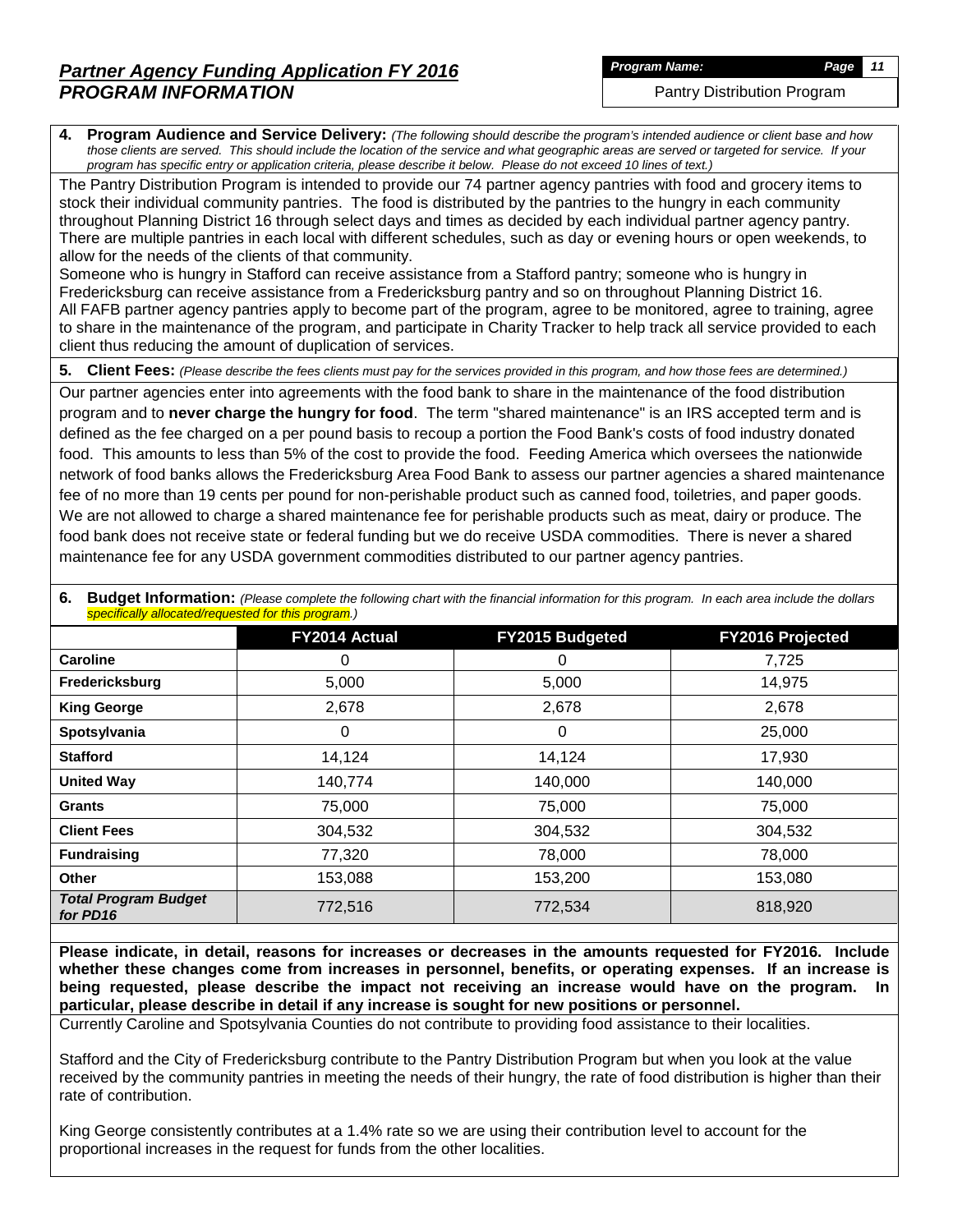*Program Name: Page 12*

Pantry Distribution Program

|     | 7. Goals, Objectives, & Evaluation: (Please provide the following information regarding the goals and objectives for your program. Space<br>has been provided for two goals, with two objectives per goal. If your agency is funded by the United Way, please include a copy of your <b>Logic</b><br>Model for this program as a supplemental attachment. Individual descriptions should not exceed 5 lines of text.) |
|-----|-----------------------------------------------------------------------------------------------------------------------------------------------------------------------------------------------------------------------------------------------------------------------------------------------------------------------------------------------------------------------------------------------------------------------|
|     | <b>Program Goal 1:</b>                                                                                                                                                                                                                                                                                                                                                                                                |
|     | Food Bank partner agencies have adequate, accessible supplies to wholesome food to stock their pantries.                                                                                                                                                                                                                                                                                                              |
|     | <b>Objectives:</b>                                                                                                                                                                                                                                                                                                                                                                                                    |
| 1a. | Food Bank partner agencies provide quarterly reports identifying (positively or negatively) the adequacy and<br>accessibility to a supply of wholesome food to stock their pantries.                                                                                                                                                                                                                                  |
| 1b. | Food Bank Distribution records and partner agency quarterly reports collect data and record the number of pounds<br>of food distributed in last twelve months to partner agency pantries.                                                                                                                                                                                                                             |
|     | <b>Program Goal 2:</b>                                                                                                                                                                                                                                                                                                                                                                                                |
|     | Food Bank partner agencies are able to meet the needs of the individuals in need of food assistance.                                                                                                                                                                                                                                                                                                                  |
|     | <b>Objectives:</b>                                                                                                                                                                                                                                                                                                                                                                                                    |
| 2a. | 99% of all partner agencies report they had an adequate supply of wholesome food throughout the year to meet<br>eligible clients' requests for assistance.                                                                                                                                                                                                                                                            |
| 2b. | Eligible persons living in poverty will receive on average 150 pounds of food per person per year to meet their<br>nutritional requirements.                                                                                                                                                                                                                                                                          |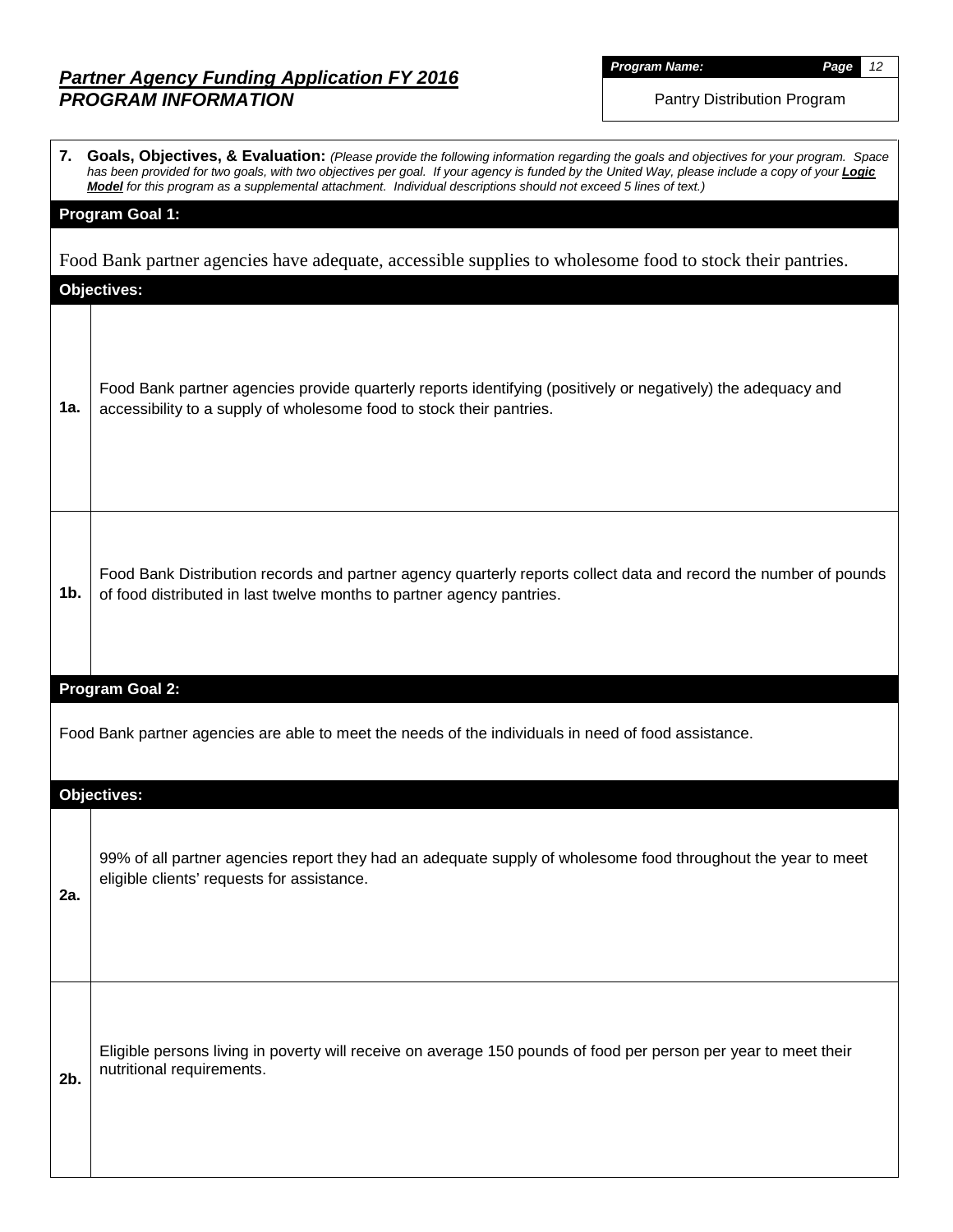Pantry Distribution Program

| Evaluation Method: (Please describe the method used to measure the above goals/objectives. Please do not exceed 10 lines of text.)                                                                                                          |
|---------------------------------------------------------------------------------------------------------------------------------------------------------------------------------------------------------------------------------------------|
|                                                                                                                                                                                                                                             |
|                                                                                                                                                                                                                                             |
| To evaluate program objectives monthly food bank distribution records are submitted to Feeding America for oversight<br>and partner agency quarterly reports are compiled detailing the types and amounts of service provided.              |
| Individual Pantry Program information data is processed and monitored through Charity Tracker to ensure a reduction in<br>redundancy and duplication of service to program participants.                                                    |
|                                                                                                                                                                                                                                             |
|                                                                                                                                                                                                                                             |
|                                                                                                                                                                                                                                             |
| 8.<br>Outcome Data: (Please give the most recent outcome data for the objectives above. Indicate below what time period the data covers.)                                                                                                   |
| <b>Data Collection Period:</b><br>July 1, 2013 - June 30, 2014                                                                                                                                                                              |
| Objective 1a.                                                                                                                                                                                                                               |
|                                                                                                                                                                                                                                             |
| Quarterly reporting figures for FY14 indicate that all partner agency pantries had adequate access to a supply of                                                                                                                           |
| wholesome food from the FAFB.                                                                                                                                                                                                               |
|                                                                                                                                                                                                                                             |
| Objective 1b.                                                                                                                                                                                                                               |
|                                                                                                                                                                                                                                             |
| Pantry reporting data for FY14 indicates that all partner agency pantries were able to distribute 96.4% of the food<br>received from the FAFB back to the hungry of the community either through the Pantry Distribution Program or through |
| <b>USDA Pantry Distribution.</b>                                                                                                                                                                                                            |
|                                                                                                                                                                                                                                             |
| Objective 2a.                                                                                                                                                                                                                               |
| 98.2% of all partner agencies report they had an adequate supply of wholesome food throughout the year to meet                                                                                                                              |
| eligible clients' requests for assistance.                                                                                                                                                                                                  |
|                                                                                                                                                                                                                                             |
|                                                                                                                                                                                                                                             |
| Objective 2b.                                                                                                                                                                                                                               |
| In FY14, eligible persons living in poverty received on average 196.32 pounds of food per person per year to meet their                                                                                                                     |
| nutritional requirements.                                                                                                                                                                                                                   |
|                                                                                                                                                                                                                                             |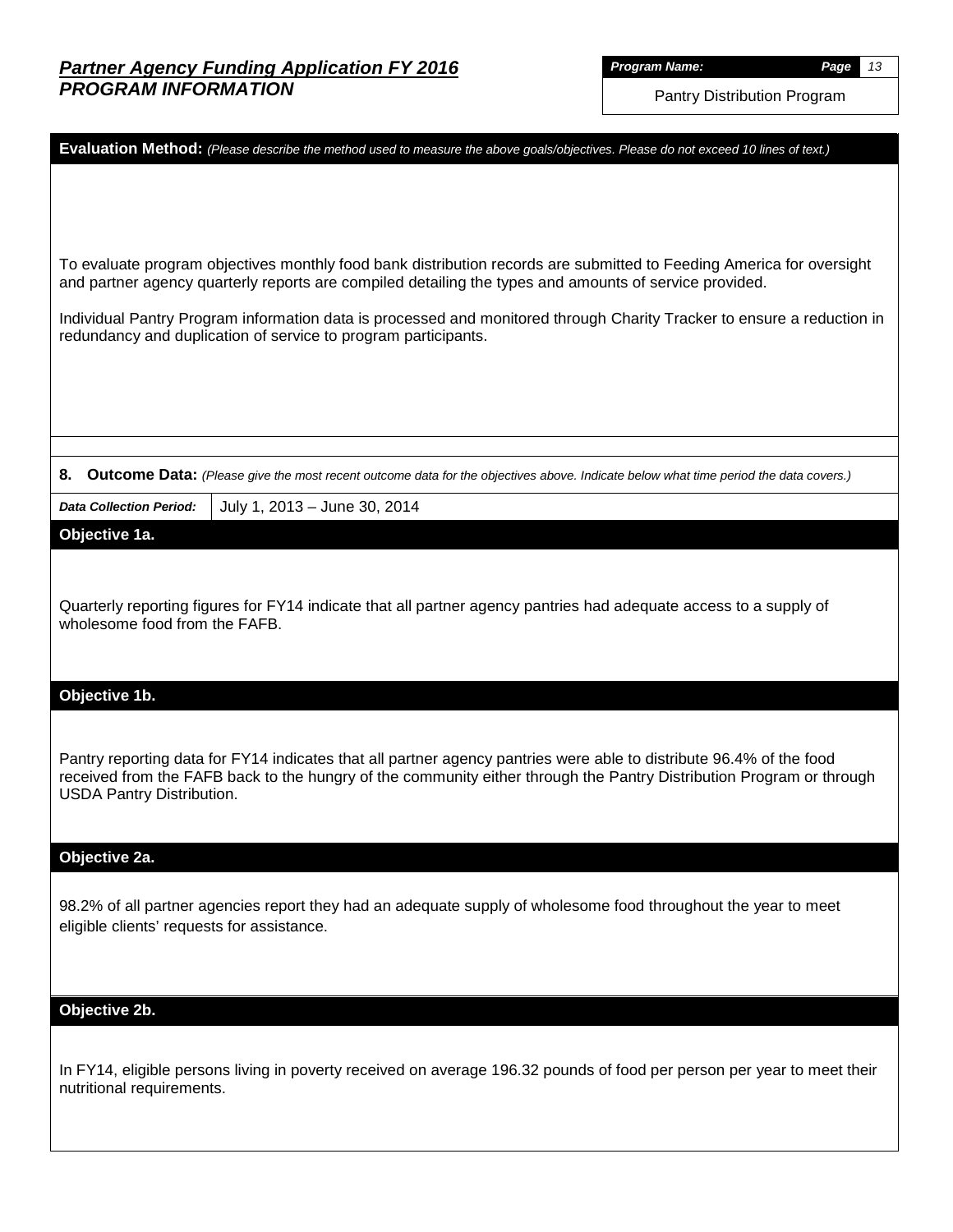*Program Name: Page 14*

Pantry Distribution Program

**9. Program Goal Updates:** *(Please provide a brief description of the current status of your program goal(s), given your outcome data. For example, if reported data was well below the stated outcome measure, please indicate why you feel that is the case. Also, include how your outcome data will influence or modify the program for the upcoming fiscal year. These descriptions should not exceed 20 lines of text.)*

#### **Program Goal 1:**

Quarterly reporting figures for FY14 indicate that all partner agency pantries had adequate access to a supply of wholesome food from the FAFB. The first quarter of FY15 shows that all partner agencies have adequate access to food.

Pantry reporting data for FY14 indicates that all partner agency pantries were able to distribute 96.4% of the food received from the FAFB back to the hungry of the community either through the Pantry Distribution Program or through USDA Pantry Distribution. The 96.4% is a result of partner agencies not always having the proper transport equipment to ensure food safety. The FAFB has written grants to ensure that all our partner agencies will receive transport coolers and cooling blankets to ensure all partner agencies are equipped for safe food transport from the FAFB to the partner agency pantry.

The percentage for the first quarter of FY15 is up at 97.2% with the goal to exceed 99% by year end.

#### **Program Goal 2:**

We exceeded the poundage each eligible person living in poverty received in FY14. With an average 196.32 pounds of food per person per year to meet their nutritional requirements.

98.2% of all partner agencies report they had an adequate supply of wholesome food throughout the year to meet eligible clients' requests for assistance. For a few of our agencies safe food transport and storage hindered having an adequate supply of perishable items. The aforementioned grant is assisting those agencies with safe food storage and transport to enable the numbers to be increased by year end.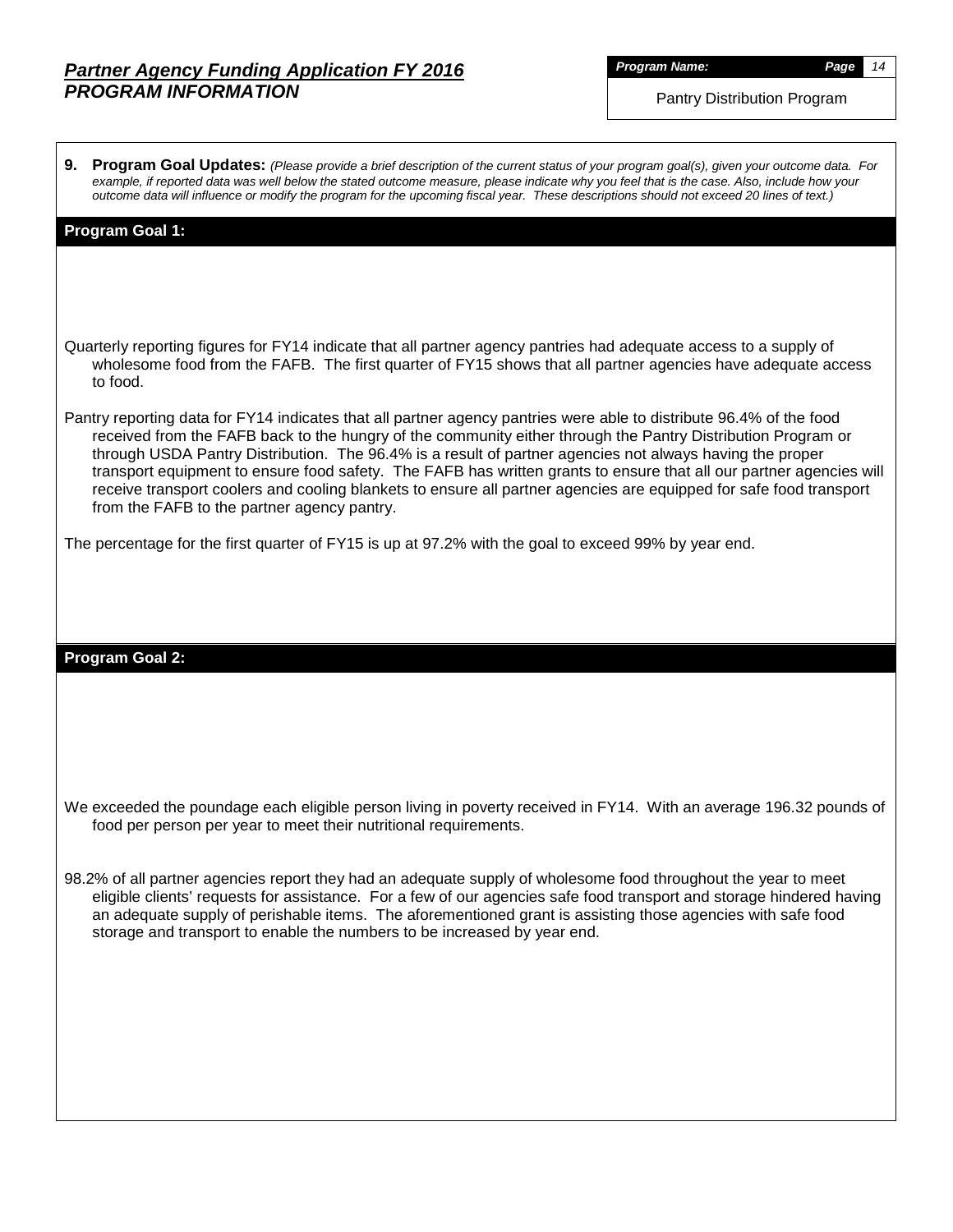*Program Name: Page 15*

**10. Community Impact:** *(Please provide at least two examples of how your services have impacted members of our community. This description should not exceed 20 lines of text.)*

Christ Church Food Pantry – Spotsylvania – "Clients come to the pantry primarily from Spotsylvania and Caroline county. We have been a partner agency pantry for over a decade, growing into a full service pantry including distributing Food for Life and USDA boxes to 180 families each month. Only through our relationship with the FAFB is this possible."

St. Georges Episcopal Church – Fredericksburg – "St. George's relies on the food bank to provide both perishable and nonperishable goods for our pantry. Last year we distributed over 151,000 pounds of food to the hungry and we could not have done that without our partnership with the food bank."

LUCHA Ministries – PD 16 – "We focus on the specific needs of the Latino immigrant population and the types of food they want to receive. We have greatly benefitted from products (received from the FAFB) that are not necessarily in high demand by other pantries such as 20-lb bags of rice, jalapenos, and Hispanic food items."

SERVE – Stafford – "Member benefits include (non-perishable) food at .19 lb. shared maintenance for our pantry, free training, free USDA foods, free Food for Life Senior Feeding boxes, the ability to order food at FAFB cost with no tax, we receive holiday turkeys and hams at no cost, fresh produce, dairy and bread items at no cost."

Bountiful Blessing Food Pantry/King George Church of God- "For more than seven years, BBFP has served the communities of King George and surrounding area through our partnership with the FAFB. The training programs, network and access to affordable food has been invaluable. Operating a pantry would be cost-prohibitive without the resources provided through the FAFB."

The Salvation Army – PD16 – "The Salvation Army has been a member of the FAFB for many years and we receive a majority of our food from the FAFB." "We would not be able to serve the hungry of the community as we do without that partnership. The most exciting development was our summer food distribution through their Kids on the Go program."

**11. Collaborative Impact:** (Please describe how the community would be impacted if your agency were dissolved or merged with another partner agency. This description should not exceed 20 lines of text.)

The FAFB exists as a collaborative effort between Feeding America, retail merchants, our 74 partner agency pantries and program partners to end hunger in our community. All merchants must rotate stock. It used to be that if food was not sold by the "sold by" date it was removed from store shelves and destroyed. Feeding America brokers contracts on behalf of all food banks to encourage merchants to donate instead of destroying the food. Through the donation process the food bank is able to pick up good quality food each day and the merchant is able to rotate stock and receive a formal donation receipt to account for the loss of the sale.

Before it can be distributed all food that comes into the food bank must be inspected for damage, weighed, categorized by product type, and code dated according to regulations set forth by the FDA (Food and Drug Administration) and VDA (Virginia Department of Agriculture). It takes over 17,000 volunteer hours each year to sort, inspect and categorize all donated food for use by our partner agency pantries and programs.

From its inception, the Fredericksburg Area Food Bank has relied on the collaborative efforts of our partner agencies to meet the needs of the hungry. Our partner agencies enter into agreements with the FAFB to share in the maintenance of the food distribution program and to **never charge for food**. The term "shared maintenance" is an IRS accepted term and is defined as the fee charged on a per pound basis to recoup a small portion of the Food Bank's costs providing food industry donated food. To partially cover the rising costs of collecting, transporting, and distributing millions of pounds of food, our partner agencies agree to a shared maintenance fee of up to 19 cents per pound for non-perishable product (such as canned food & toiletries). Perishable product (bread, milk, meat, produce) is free and we never charge a shared maintenance fee for any USDA government commodities. Agencies can also choose to purchase case lots of food at our cost which will save the pantry money, time and transportation costs.

If our doors were closed many pantries do not have the space, vehicles, or volunteers to gather and sort food. I do not know how they would survive paying retail for the 3.5 million pounds of food required each year to meet the needs of the hungry in PD 16.